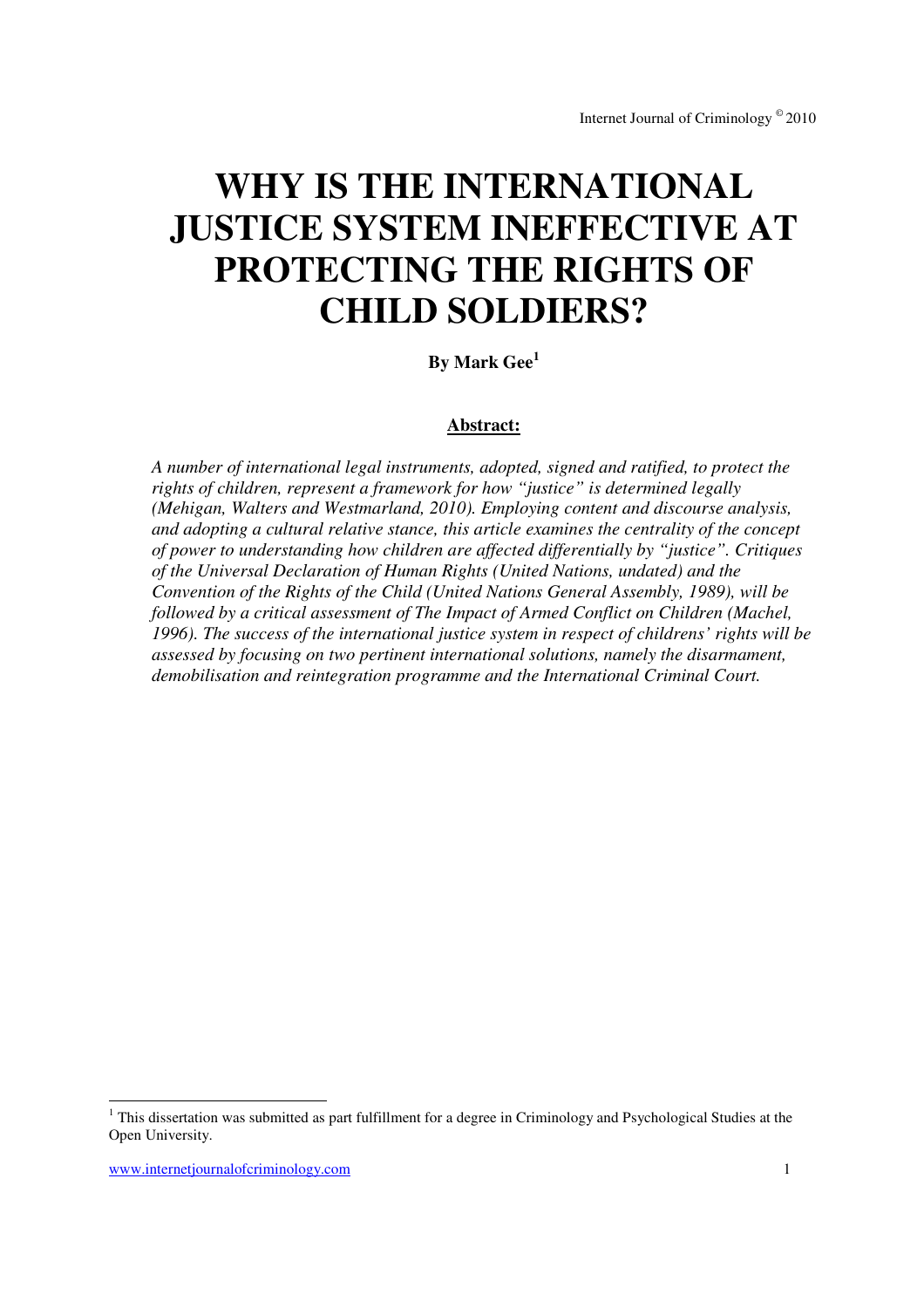A number of international legal instruments, adopted, signed and ratified, to protect the rights of children, represent a framework for how "justice" is determined legally (Mehigan, Walters and Westmarland, 2010). In order to address the question above, I shall be adopting a cultural relative stance to critique human rights frameworks and policy. Employing content and discourse analysis, I shall examine the centrality of the concept of power to understanding how children are affected differentially by these documents. I will also contemplate whether the politics of research has influenced this paper. Other concepts, including the relationship between the local and the global, will be studied to uncover why the international justice system is ineffective at protecting the rights of child soldiers.

To begin with, I shall review literature relevant to child soldiers, and follow it with critiques of the Universal Declaration of Human Rights (UDHR) (United Nations, undated) and the Convention of the Rights of the Child (CRC) (United Nations General Assembly, 1989). Both these documents form the basis of an international justice system in respect of children rights. They are central to the discussion below, and relevant to the critical assessment of The Impact of Armed Conflict on Children (Machel, 1996). This is a crucial policy paper that states and non-state parties use as a guide for children affected by armed conflict.

My critical assessment will address the following questions:-

Who are child soldiers?

Why are child soldiers recruited?

How do child soldiers perceive themselves and how do the local and international communities perceive child soldiers?

How does the international community deal with and prevent the recruitment of child soldiers?

The success of the international justice system in respect of childrens' rights will be assessed by focusing on two pertinent international solutions, namely the disarmament, demobilisation and reintegration (DDR) programme and the International Criminal Court (ICC).

#### **Literature Review**

The literature agrees with the CRC (United Nations General Assembly, 1989) that persons younger than 18 years old are children, although Gallagher (2001) argues that childhood is a social construction. Reports estimate that there are approximately 300,000 child soldiers, comprised of those who carry weapons and those who perform support functions (e.g. Machel, 1996). The politics of research hinders any more accurate measurement, as commanders and governments prefer not to disclose true figures for child soldiers (MacVeigh, J., Maguire, S. and Wedge, J., 2007). Children often undergo initiation ceremonies and are treated as adults (Gallagher, 2001).

Evidence suggests that armed state, and non-state, forces recruit child soldiers forcibly because they obey orders more readily (e.g. Rakisits, 2008). A proliferation of light and inexpensive weapons means that children can also buy and use them more readily (e.g. Hick, 2001). Recruiters also take advantage of non-existent or poor national birth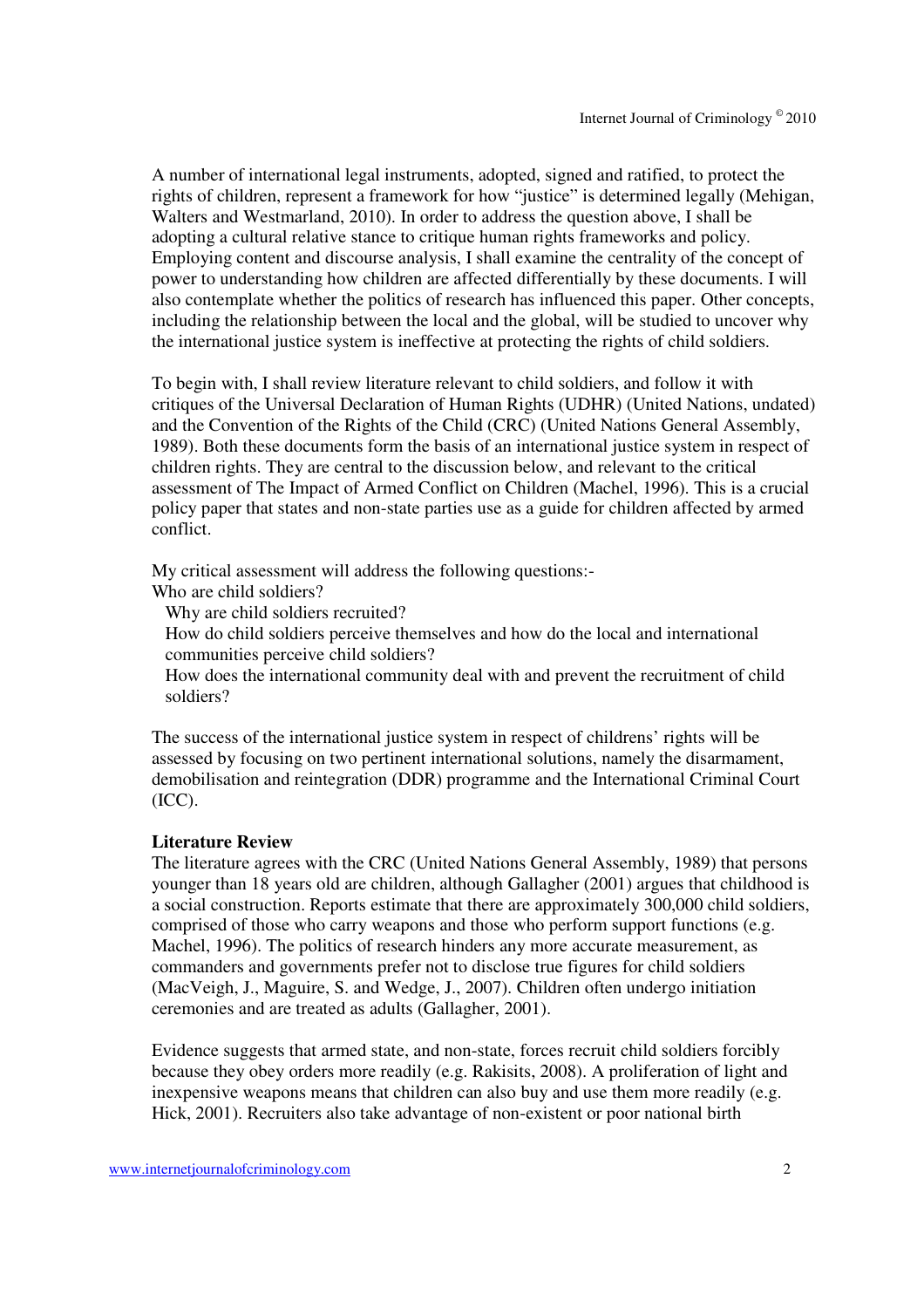registration systems (e.g. Machel, 1996). Hick (2001) claims that globalisation instigates conflicts and Vautravers (2008) adds that child soldiers are also recruited for ideological reasons. Children also "voluntarily" join these armies, sometimes with the tacit approval of their community and parents, because of poverty and lack of opportunities, and because military life appears attractive (e.g. Machel, 1996). How children are recruited affects their perception of themselves, and how local and international communities perceive them (e.g. MacVeigh, J. et al., 2007)

The international community has used a variety of legal instruments to protect child soldiers, from the adoption of the ICC statute to a range of sanctions and Security Council resolutions (e.g. Vautravers, 2008). Besides these gestures, the international community provides on the ground assistance, including through UN-sponsored DDR programmes. The accompanying literature expresses differing opinions about its success thus far, whilst some authors (e.g. Hick, 2001) suggest that DDR programmes should not be prioritised above promoting sustainable development.

## **The UDHR (undated), Power and Cultural relativity**

The UDHR came into force in 1948 (Mehigan, Walters and Westmarland, 2010). Drafted by government representatives, mainly from the victorious, more powerful Western nations, the brutality of World War II and the associated atrocities inform the UDHR. However, there were only 51 recognised nation states that signed this document; Africa, and swathes of Asia were not yet independent and remained under colonial rule.

The UDHR (United Nations, undated) claims to be universal. However, 6 of the 30 Articles within it specifically refer to 'he', 'his' and 'himself'. None refer to the female equivalent. Consequently, males are seen as the dominant, active members of society. Additionally, Articles 23  $\&$  25 specifically refer to 'his family'. This relates to the burgeoning "welfare states" in the West who were delivering security to their populations in 1948. Articles 23 & 25 therefore reflect dominant Western views of men as breadwinners and women as their dependents. These perceptions are culturally relative, as they are not informed by the views of any African nation; it implies that 'he', 'his' and 'himself' is white. In effect, it distinguishes the rights of women and "non-white" people as being separate issues. Thus, the founding instrument of international justice does not apply universally, but is culturally relative to the rights of those who held power at that time.

## **The CRC (1989), Power and Cultural Relativity**

Premised on Articles 16 and 25 of the UDHR (United Nations, undated), the CRC (United Nations General Assembly, 1989) too was drafted largely by representatives from Western governments to ensure that children's rights are recognised and protected globally. 191/193 countries have ratified the CRC (1989) to date (Hick, 2001).

For the international community, Article 1 states that a child is anyone under the age of 18 years, unless under national law the age of majority is reached earlier (United Nations General Assembly, 1989). Hence, the international community acknowledges that nations may recognise children as adults, despite the CRC (1989) definition of childhood. The international construction of childhood becomes more blurred when viewed against Article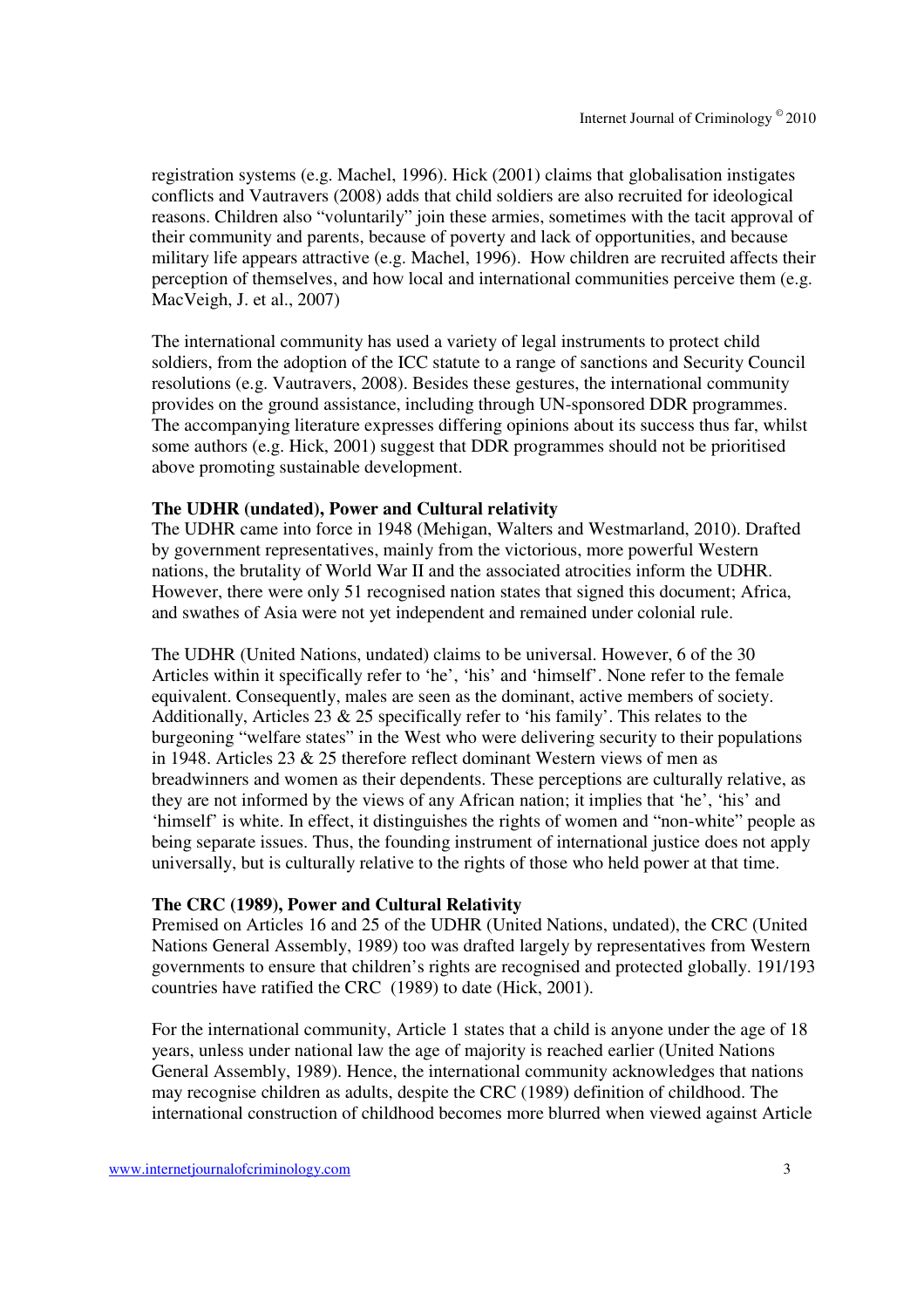38, which states that children under the age of 15 years should not be recruited or take direct part in hostilities. No explanation accompanies this re-construction of childhood, although it is worth noting that powerful Western nations have consistently opposed legislation to raise the age of recruitment into their armed forces. This demonstrates the social construction of childhood at the local and global levels, and reveals that not only is it culturally relative, but that it can be re-interpreted by powerful nations to suit their own priorities.

The preamble refers to the importance of traditions and cultural values as important in the protection and development of children (United Nations General Assembly, 1989). Yet this is often overlooked; Article 24(3) which refers to the abolition of traditional practices that are harmful to children. Traditional practices are not defined, and it is assumed from a Western perspective, that they refer to practices, such as female circumcision, employed elsewhere, rather than targeting Western traditions, such as the recruitment of children into state armies. Thus, it particularly singles out the relationship between the less powerful nations and their children as requiring monitoring.

Finally, Article 43 institutes the rights of a committee, consisting of "ten experts of high moral standing" (CRC, p. 12, United Nations General Assembly, 1989) to establish its own rules of procedure to realise the CRC. Nominated by each nation, it is evident that states parties will not nominate citizens who do not reflect their interests. Therefore, power and culturally relative Western ideas of morality are inherent in the CRC (1989).

## **The Machel Report (1996) - A Critical Assessment**

#### *Who are child soldiers?*

Machel (1996) used the CRC (United Nations General Assembly, 1989) as the framework for her report. By using the CRC (as an actor) to formulate new policy, instead of other international legal instruments, its use re-emphasises its importance. Children are anyone under the age of 18 years, although paragraph 231 acknowledges that the CRC (1989) needs strengthening in terms of re-defining the age of child soldiers. This reflects the faultline upon which this document runs; the international community seem unable to agree on what age children are. MacVeigh, J. et al. (2007) refer to an UNICEF report that states that some DDR programmes were helping individuals under 25 years old.

The same paragraph asks governments to take their moral commitments seriously and to stop using children in armed conflict (Machel, 1996). This report was supported by a number of Western UN-sponsored agencies with backgrounds in charitable work founded on Christian notions. As with the CRC (1989), Western, religious ideas of morals and morality appear regularly. In the introduction, ideas of morality are allied to the words child and children extensively. This constitutes an attempt to visualise children as being those who are innocent and in need of protection, rather than youths or teenagers. It also re-asserts the power of the West to define who requires keeping an eye out for, and who needs keeping an eye on.

Vautravers (2008) notes that the UK recruits approximately 40% of its forces between the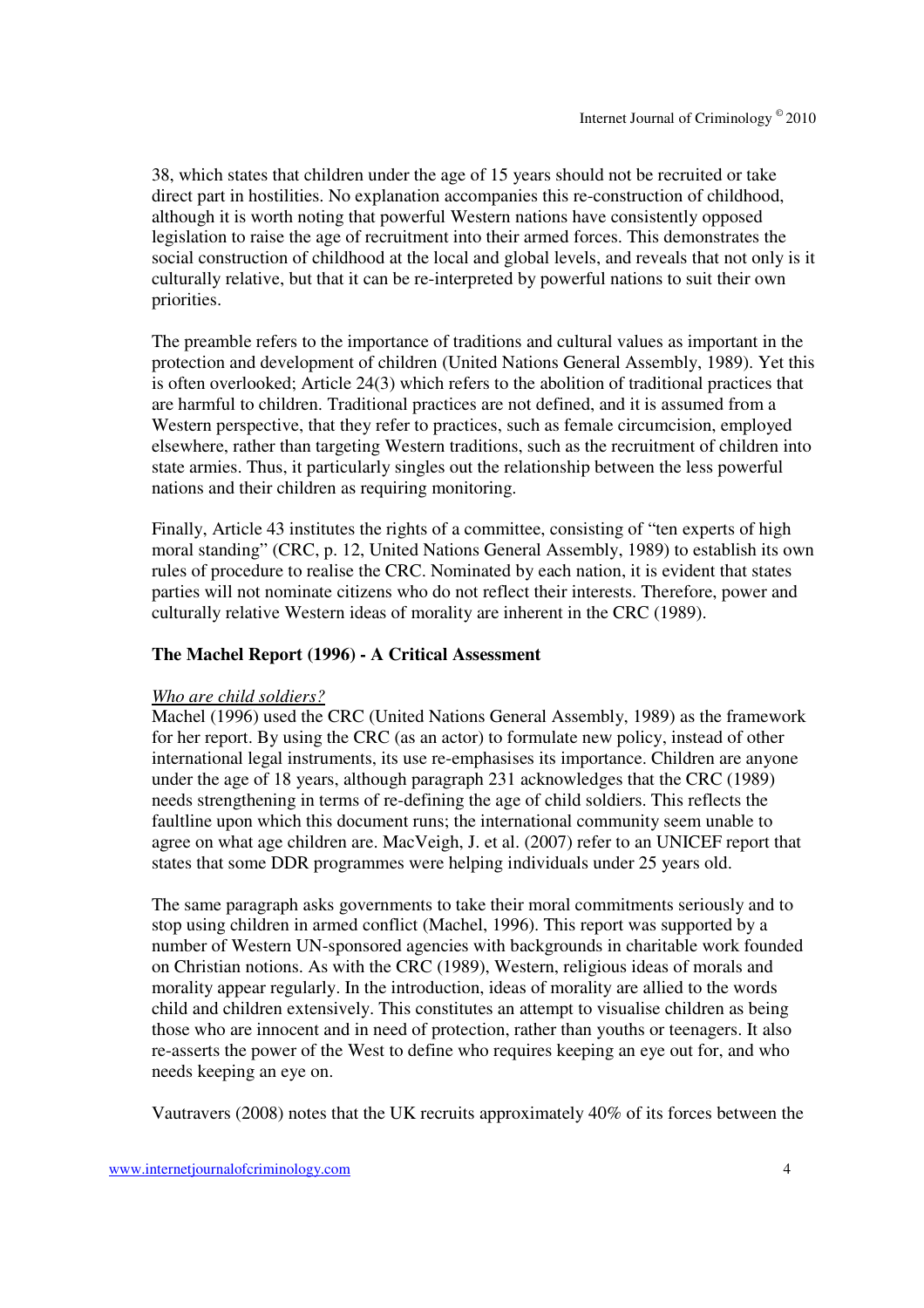age of 16-17 years. Gallagher (2001) argues that childhood is socially constructed, and that it should be understood within the context of a society's history and culture. He refers to the traditional practices of Poro societies of West Africa, and the meaning that this might have in terms of child soldiers in Sierra Leone. This society is seen as being the font of political power and knowledge. Large numbers of children are abducted and initiated into Poro society every 5-15 years. After initiation, children are seen as adults and warriors no matter their physical age. Gallagher (2001) argues that the rebel forces in Sierra Leone initiated children against this cultural backdrop so that children could exact meaning from their experience. Critics of Gallagher do not contend this point. At a local level, although each nation is able to contend the universality of childhood, it is only the more powerful who can reconstruct this notion. Child soldiers are therefore a culturally relative construct.

The context in which conflicts take place needs equal consideration. Vautravers (2008) notes that over 40% of the population of sub-Saharan Africa are under 15 years old and that over 50% of these countries have life expectancies of less than 50 years. In comparison with Western life expectancies of around 70 years, it would equate 15 year olds in Africa being 21 years old in Western terms. Hick (2001) adds that a number of households in Africa are headed by children due to the impact of AIDS. Therefore, the local and regional situation is such that children might arguably regarded as adults at an earlier age.

An universal threshold of what constitutes childhood is a blurred notion. As noted above, Articles contained with the CRC (United Nations General Assembly, 1989) make this abundantly clear, as does the evidence from other authors. Such a rigid framework makes it difficult to adequately deal with the rights of child soldiers. Moreover, it ignores the rights of soldiers who were children during a conflict, yet have now passed the age of 18 years. Neither the CRC (1989) nor Machel (1996) offer any information or guidance for dealing with them, even though in the West they may be considered to have had their childhood stolen from them.

#### *Why are child soldiers recruited?*

According to Machel (1996), children are mainly recruited because certain nation states have improper birth registration procedures, if at all, and because of a lack of other inadequate institutional services that cater to children. She also cites hunger and poverty as drivers for recruitment, as well as noting that military life is may be attractive because of the glory associated with it.

Articles 18 & 28 of the CRC only make provisions for states to provide appropriate assistance and services to caregivers (United Nations General Assembly, 1989). In other words, it recognises the inability of all states to provide full assistance at a global level. The less powerful nations with less resources to spend are the targets of this report and the CRC (1989), yet equally they are not obliged to fulfil their commitments at a local level. Herein lies the problem of relying on the CRC (1989) as a framework, as it reveals the unsure foundations upon which childrens' rights are based. For this reason, this report, and the international justice system, can not provide solutions that protect the rights of child soldiers.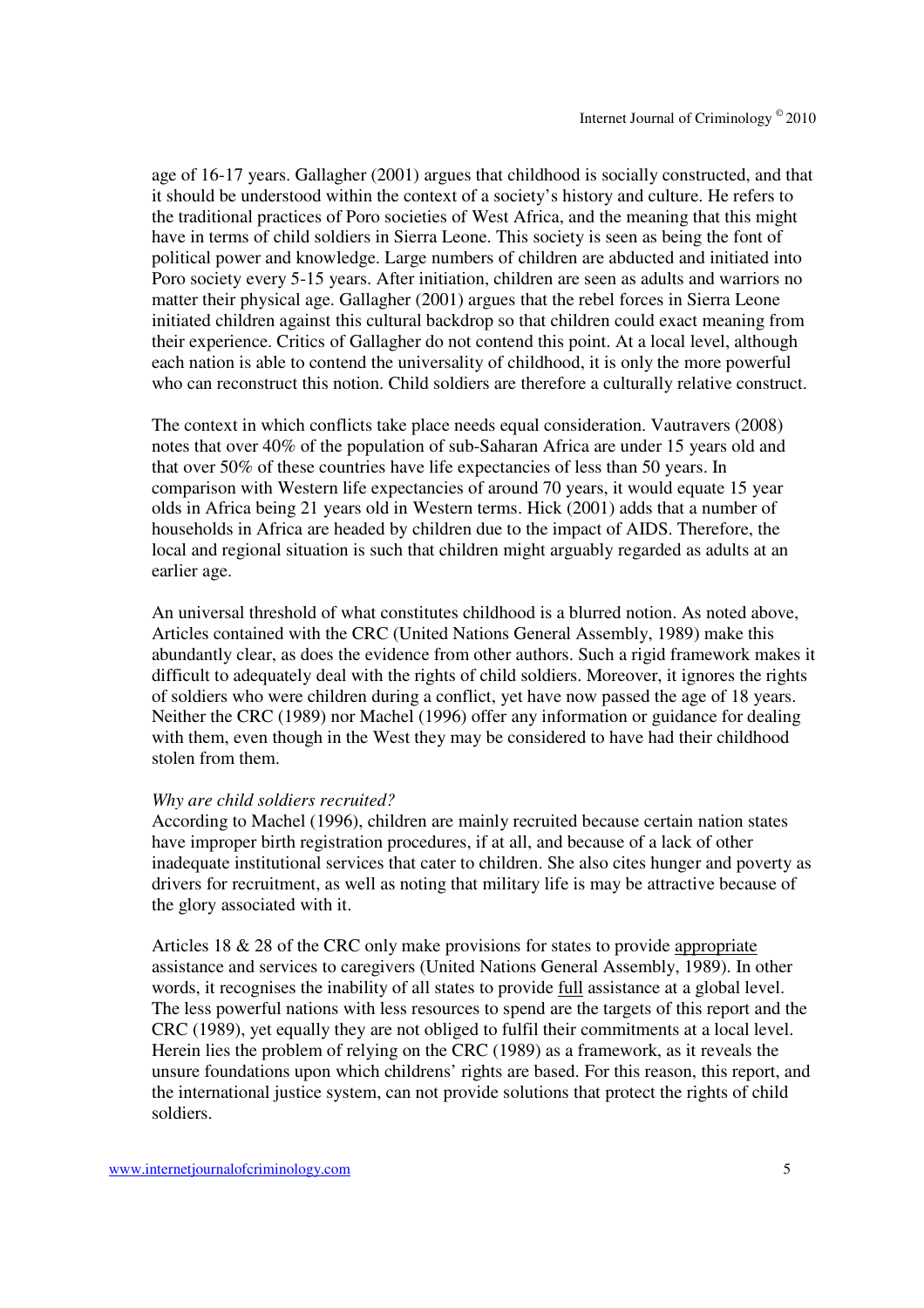Other reasons why children might be recruited into armed forces are raised by STK (MacVeigh, J. et al., 2007). They point to girls enlisting due to domestic violence in their communities, as well as other children who are abandoned or forced out of their homes by their parents. This impacts upon DDR programmes, as the children want to avoid reintegration for fear of people finding out why they joined. By disregarding these childrens' problems, Machel misses out a key component of her plan to assist.

## *How do child soldiers perceive themselves and how do the local and international communities perceive child soldiers?*

There is scant information or evidence relating to the perception of child soldiers in Machel's (1996) report. In context of explaining why military glory and power lead children to join armed forces, paragraph 42 refers to a meeting with child soldiers who proudly told her of the number of people that they had killed. It is unclear whether the children were in rehabilitation programmes at the time of their meeting, or whether she spoke to them separately or in a group. The problem with such limited evidence, is that information like this may have the effect of socially constructing the children as being pathologically 'like this', as well as creating negative visions of the places which they come from. Machel's position of power as the author of this report may hinder the effectiveness of international responses to childrens' rights.

In respect of children initiated into Poro societies, Gallagher (2001) thinks that their local communities perceive them as adults, as children are fearful of returning to them because they will be punished like adults. Goetz (2006) too reports that children often see themselves as heroes, although local communities differ in their perceptions of them. Some see them as victims only if they are younger and not gone through cultural rites of passage, such as those discussed above. Whilst humanitarian agencies habitually view those who have been abducted as victims, Gallagher (2001) notes that not all in the international community share this feeling, describing a Lebanese Christian Commander telling a Doctor from Medecins Sans Frontieres that he did not view child soldiers as children whose rights should be be advocated.

For girls, things are worse. STK (MacVeigh, J. et al., 2007) point out that girls sometimes return to their communities with children. This affects their perception of themselves and their communities' perception of them. In these situations, girls prefer not to return to school for fear of being stigmatised, and also because they want to recognised as women in their own rite.

The above evidence demonstrates how people construct childhood and child soldiers differently at a local and global level. It is consistent with a culturally relative perspective. Accordingly, the perceptions of child soldiers are issues that Machel (1996) should have considered in her report, as they alter the dynamics of it. Correspondingly, they affect how the international justice system might better protect childrens' rights as they are pertinent to the success or failures of the international justice system.

In the following sections, I will deal with the measures that the international community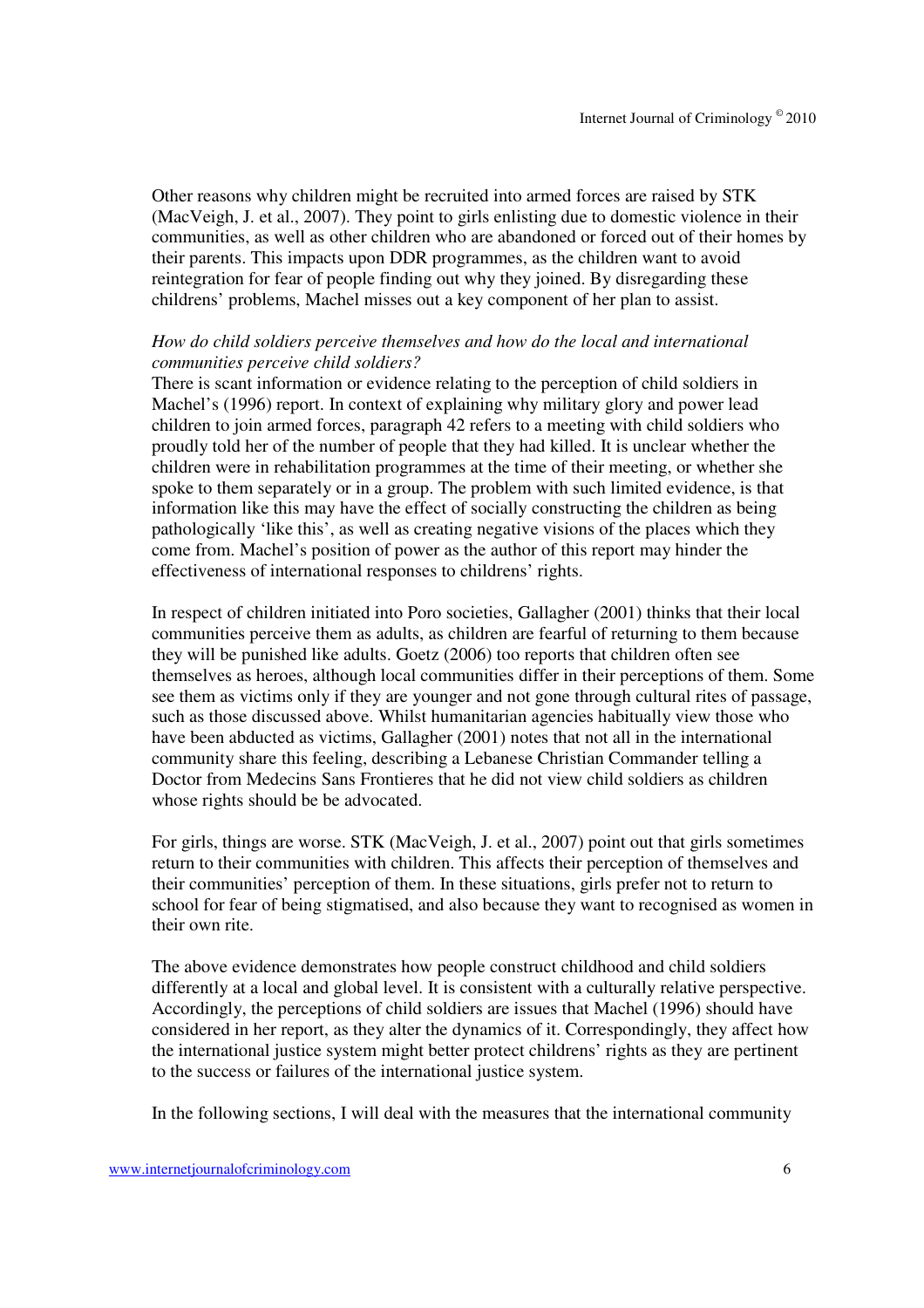has adopted to protect child soldiers' rights and assess their merits and faults.

## *How does the international community deal with and prevent the recruitment of child soldiers?*

## DDR Programmes

DDR programmes are a key feature in the international community's response to child soldiers. Education and vocational training are used as means of ensuring that children become fully-fledged members of civil society, as well as preventing their re-recruitment (Machel, 1996). She points to the power of education and its ability to arm children with negotiating and problem solving skills, and the power of future employment, via vocational training, to provide the child and any dependents with the economic security that they need.

Such efforts take place within communities into which child soldiers have been reintegrated. Her report fails to address any community responses to this international solution (Machel, 1996). The methodology acknowledges that she has consulted with a number of relevant individuals and bodies, but she does not specify whether the "eminent leaders from civil society" (Machel, p. 7, 1996) are the community members who have an integral part to play in the success or failure of DDR programmes. Given that Article 39 of the CRC (United Nations General Assembly, 1989) states that reintegration take place in a place that fosters a healthy environment for children, and Machel's own insistence that children be reintegrated into their own communities, it appears that the perceptions of child soldiers, as addressed above, might hamper the success of DDR programmes. Thus, action at local levels have a direct impact on the global level.

#### *How successful are DDR programmes?*

Machel (2000) fails to assess the success of DDR programmes in her following report, although she is aware that some fail. She attributes these failings to flawed design, monitoring or due to a lack of funds, and reiterates how a successful DDR programme works. Nevertheless, such a dearth of information on its progress does not augur well. In 'Stolen Futures', MacVeigh, J. et al. (2007) point to progress in other areas, but again fail to qualify the success or not of DDR programmes. As a powerful partner in the project, STK may not wish to imply failure. Again, this hints at the politics of research and how much they feel that they can divulge due to their ongoing relationship with the international community. Instead, they indicate that success should be decided by children and their caregivers.

MacVeigh, J. et al., (2007) point to some problems with children reintegrating into their communities, and the resentment and stigmatisation that they face, and acknowledge that such problems may have existed before the conflict. This harks back to the lack of relevance given to the potential discrimination that child soldiers might face. Of equal importance, STK note problems with providing vocational training when training in particular fields may not meet the needs of the market. Machel (1996) also seems to have ignored the need for there to be jobs at a national level to ensure that vocational training works. Again, the relevance of the local situation has been overlooked by the global demand.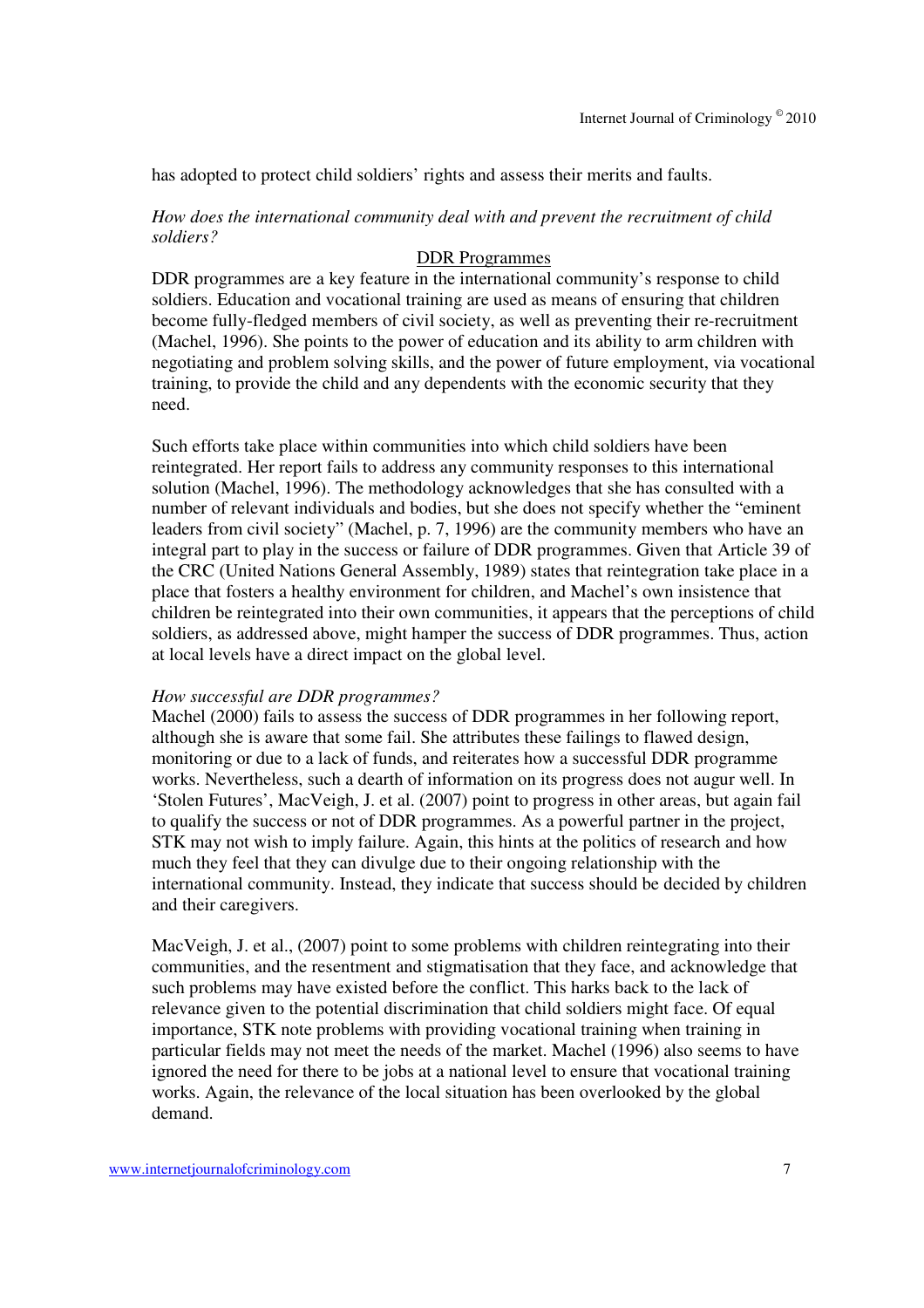Continuity of conflicts has also been identified as a key factor related to the success and failure of DDR programmes. Vautravers (2008) claims that 1/3 of all ongoing conflicts (as at the date of his article) were more than 30 years old. This suggests that the premise of DDR programmes may be flawed given its inability to secure stability. Rakisits (2008) reckons that DDR programmes should be expanded as those excluded from it frequently cause unrest, and refers to an STK Director who was unable to return demobilised children because of ongoing conflict.

Moreover, because of the displacement that conflicts cause, Hick (2001) and Goetz (2006) state that camps for internally displaced persons (IDPs), into which some children reintegrate, are more harmful than beneficial. Hick (2001) believes that they should be used only as a last resort, as the camps are close to conflict areas with no form of protection, leaving children vulnerable to re-recruitment.

The above suggests that DDR programmes are not adequately protecting the rights of child soldiers. Whilst some children may benefit from education and vocational training, many are not due to political and economic insecurity. The purported reasons for prioritising such programmes without dealing with the underlying problems within society serve only to undermine the efforts that they are making. Both child soldiers and programme providers are left powerless at a local level, despite the underlying global power of the human rights framework.

#### The ICC

Machel (1996) supported the creation of the ICC. This is despite earlier references to the importance of restorative justice systems, and relative successes of Truth and Reconciliation Commissions. The ICC represents a form of justice that is being forced upon the less powerful nations and individuals. More powerful nations and individuals are not subject to its reach, including the USA which has imposed a number of 'impunity agreements' on countries who are economically dependent on them, to protect government officials from being brought before the ICC (Mehigan, Walters and Westmarland, 2010). Predicated on a culturally relevant UDHR (undated), and based upon the power imbalance between nations, the ICC can not be considered universal. It therefore lacks the potential to achieve 'justice' for child soldiers.

For Machel (2000), the likelihood of the establishment of the ICC represented a success in itself; its statute deals with the enlistment or use of child soldiers as a war crime. She considered that its immediate forerunners, notably the international criminal tribunals for the Former Yugoslavia and Rwanda, set historic precedents that saw sexual violence in armed conflict being prosecuted. As a result, she considered that the ICC had the potential to go further. That said, she failed to provide any evidence that might suggest how successful these prosecutions were. Worse still, these prosecutions represented just 0.0004% of the estimated number of victims of sexual violence. It is also important to note that Machel only thought that the ICC had the potential to fulfill her hopes.

The separation of issues between those of crimes against child soldiers and gender related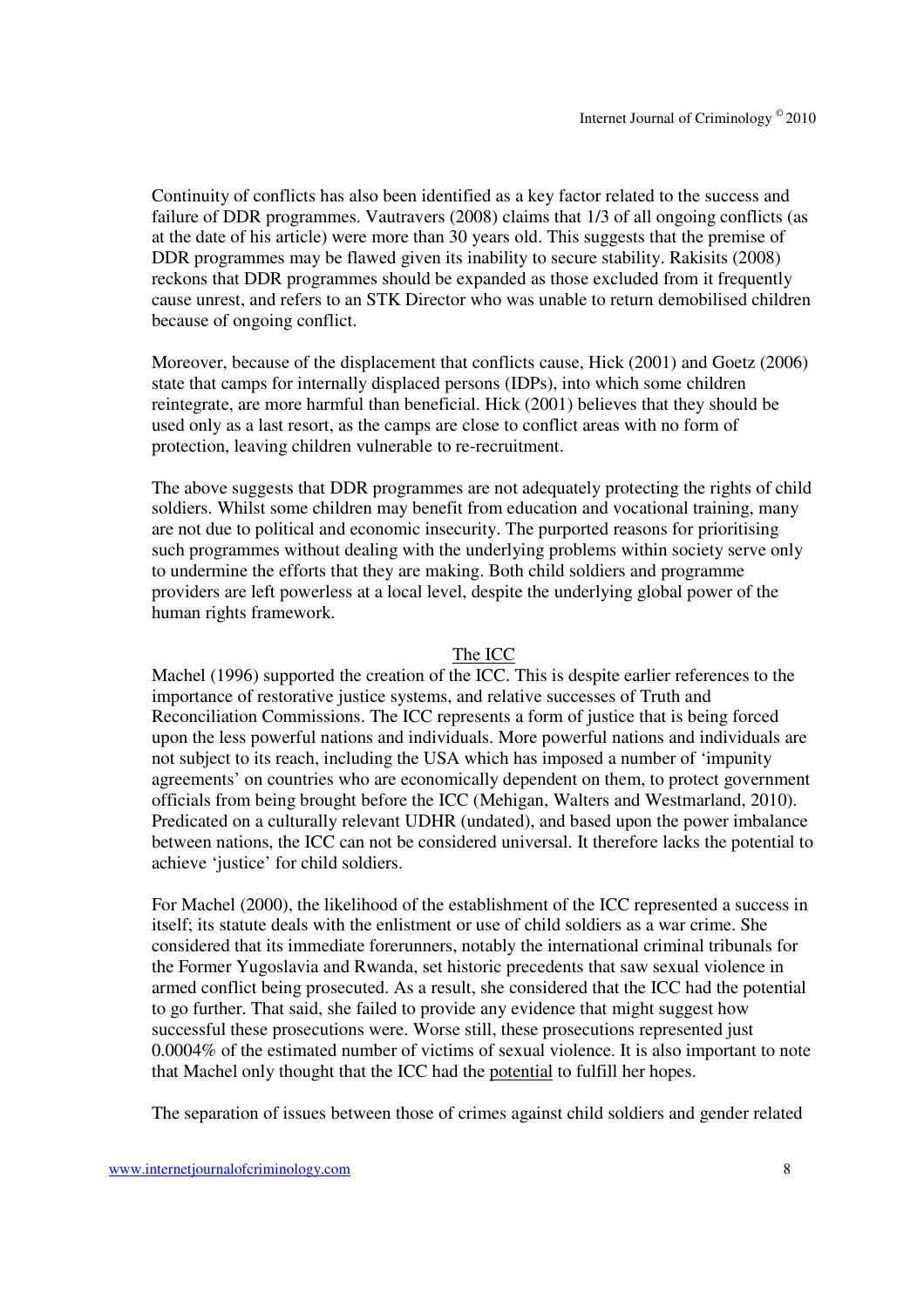crimes is mirrored in Machel's 1996 report. By rendering these matters as different, those who read it may perceive them as either being unconnected or less of an issue than those committed against child soldiers.

#### *How successful is the ICC?*

'Child Soldiers before the ICC' offers some insight (Goetz, 2006). They suggest that the ICC has contributed to improved security and peace in Northern Uganda. However, local attitudes towards the ICC reflect the power of the West to impose their forms of justice. Following the arrest of a prominent rebel leader in the Democratic Republic of Congo, there was some local suspicion of the "white men" (Goetz, p. 22, 2006). Children involved in trials expressed similar lack of confidence in what is a remote and foreign court. These expressions suggest that local cultures view the ICC as both a tool of power used by the more powerful, and reflect the cultural relativity of the ICC and UDHR (undated) as being based on the rights of the 'white man'.

Despite Machel's aspirations that the ICC would render sexual violence committed during armed conflict as war crimes, Goetz (2006) notes that such crimes have not been used to deal with the treatment of children associated with armed forces. Furthermore, MacVeigh, J. et al. (2007) report that international peacekeepers have been accused of sexual violence, yet these allegations are rarely acted upon. This depressing evidence suggests that girls', and some boys', rights are routinely being ignored and they suffer further harm at the hands of ineffectual powers that be.

Based on the sparse evidence thus far, it would appear that the ICC has achieved partial success. However, this evidence is provided by a party that advocates human rights issues, whilst other evidence indicates that there is still a long way to go before one might consider the ICC a success. Based on inequitable power relations and the cultural relativity of the court, I have concerns that it will ever attain the hopes that it affords.

#### *Conclusion*

International justice for all is based on the UDHR (undated). The rights of child soldiers are based on the CRC (1989). Machel's report on armed conflicts and its impact on children is framed by the CRC (1989). From the very first article, which allows for national law to subsume it, the age of childhood is a matter of some dispute (United Nations General Assembly, 1989). It is a confused document that claims children are under the age of 18, yet simultaneously states that child soldiers are no older than 15. Moreover, childrens' rights are not rights in a full sense, but when state parties consider it appropriate that they are. The power of nations to redefine what childhood is and what childrens' rights might be means that they can not be universal. In turn, the international justice system can not apply childrens' rights equitably to all, and particularly to child soldiers.

By adhering to the CRC (1989) framework rigidly, Machel's (1996) search for justice for children affected by armed conflict, has omitted pivotal information. Despite the length of many ongoing conflicts, both she, and other sources, failed to gather any evidence from those over the age of 18. A lack of local community leaders' voices appears to be another oversight, and there is little evidence from any child soldiers, despite their alleged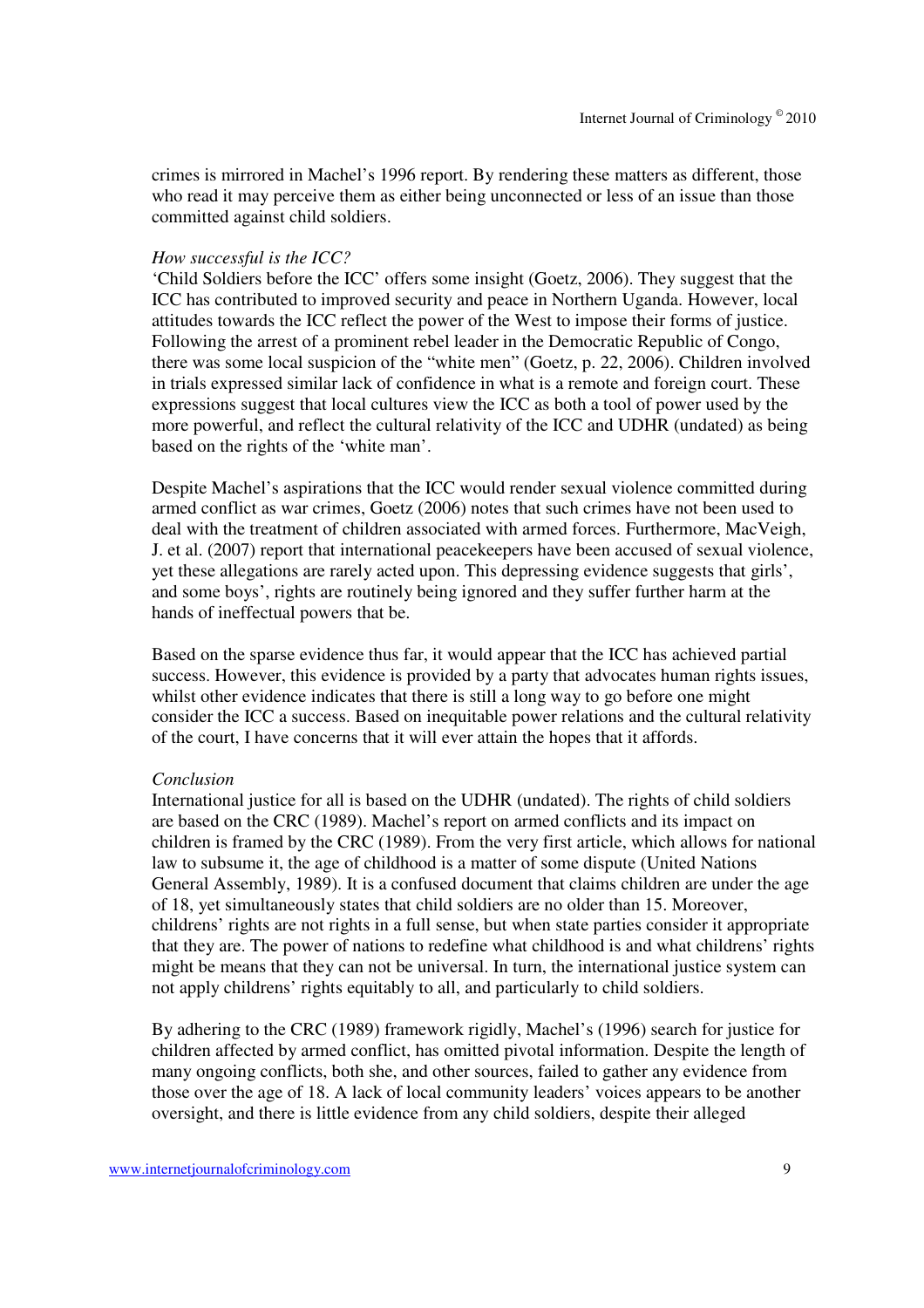centrality to the report. Her own position, as the author of a crucial report on childrens' rights is powerful, and the tone and language used indicates that less powerful nations are being targeted to be held accountable for their supposed (in)action on children rights. Powerful nations seem to escape any suggestions that they are responsible for the abuse of children rights, thereby creating further negative impressions at a local level.

From a cultural relative perspective, the effect of power can be seen in the relative failings of the DDR programme and the ICC to date. The alleged power of education and vocational training from a Western perspective fails to deliver the promise of stability that the international justice system seeks. As a result, underlying tensions are ignored which leads to further harms being inflicted upon children and child soldiers. The scope of the ICC is allegedly universal, but when nations and individuals are easily able to avoid its grasp, it renders it symbolic rather than a powerful mechanism for dealing with international justice issues. That the ICC has failed to date to deal with cases of sexual abuse committed against child soldiers speaks only confirms this.

For these reasons, the international justice system has failed to protect the rights of child soldiers, and the framework upon which it is based is ineffective at securing these rights.